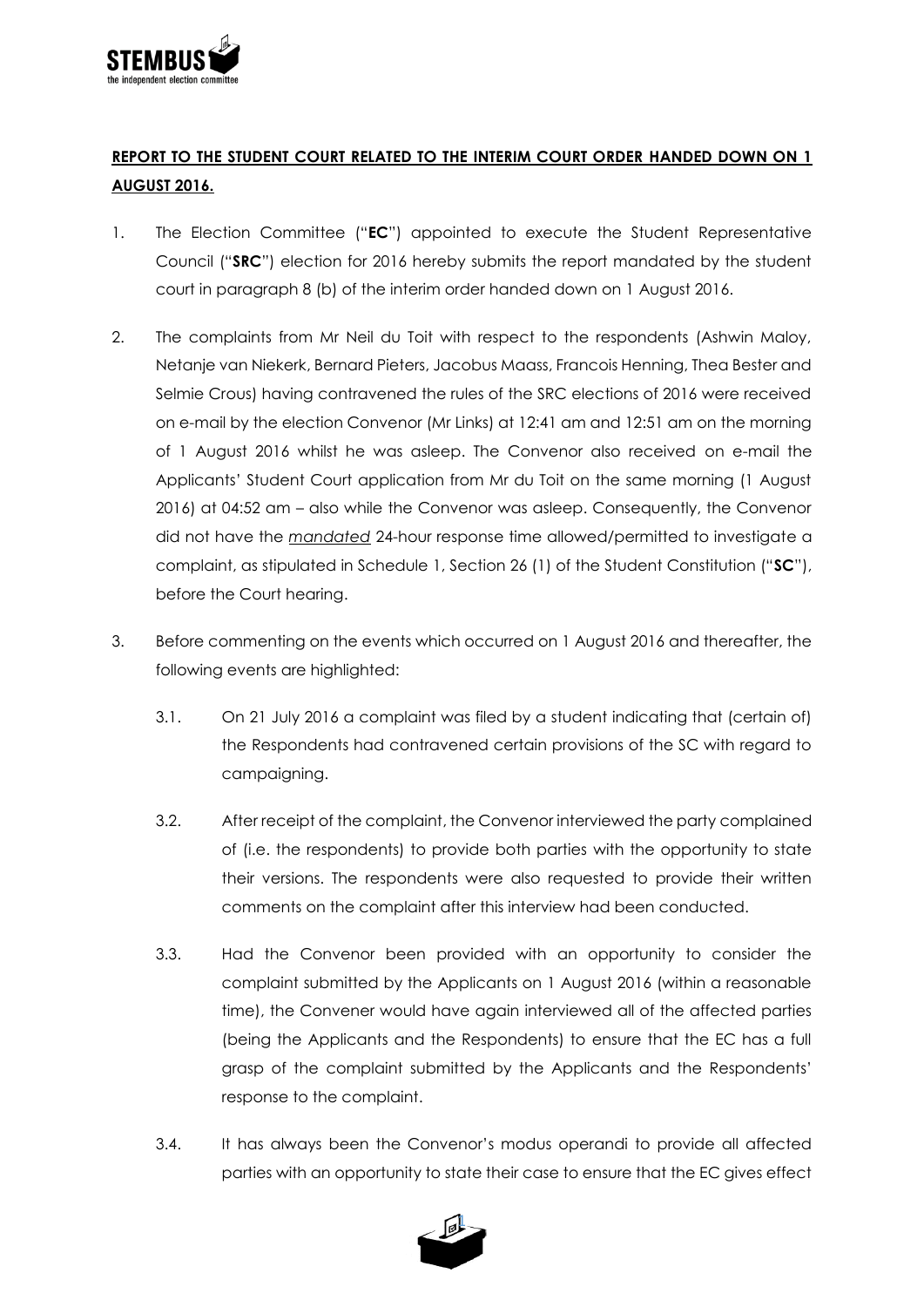

to the principle of hearing the other side (also known as the principle of *audi alteram partem*).

- 3.5. Due to the Applicants submitting their complaint to the Student Court before the Convenor had sight of the complaint, the Convenor was deprived of the opportunity to investigate the matter and to hear both sides (without his judgement [possibly] being influenced by an interim court order). Had the Convenor been provided with an opportunity to investigate the matter, he would have followed the same procedure as he had followed on 21 July 2016, i.e. interviewing the relevant stakeholders to ensure that both parties' cases were heard. The Convenor would then also have brought out its decision after hearing both sides, as it had done on the previous occasion.
- 3.6. It is unfortunate that the Applicants escalated this matter to the Student Court prior to exhausting the (mandatory) internal remedies contained in the SC and thereby depriving the Convenor of a fair and reasonable opportunity to investigate the matter. Also, the version of events of the other eight Respondents was not heard at the hearing.
- 4. As indicated previously, the correct process as prescribed by the SC was not followed by the Applicants. The Convenor appeared before the Student Court where the application was heard at 16:00 on the afternoon of 1 August 2016. The Convenor was the only respondent present. The Student Court issued its interim ruling.
- 5. In terms of paragraph 8(b) of the judgment the EC is requested to file a formal report pertaining to, *inter alia*, campaign posters, electioneering, monetary limits and attendance of caucuses, compliance with election rules and the SC, to be compiled and presented to the court for ratification within five (5) academic days.
- 6. The Applicants should have to ("**must**") exhaust their internal remedies as required in Schedule 1, Section 26 (1) of the SC, before approaching the Student Court with a complaint. They did not. The EC could, for example, in terms of its powers, have delayed the commencement of the SRC elections pending the finalisation of the investigations into the complaint received from Mr Du Toit on 1 August 2016.
- 7. Due to developments the EC is at this stage not in a position to conduct an investigation in the midst of an adversarial court process. No finding made by the EC at this stage will be deemed as objective in light of the court having already been convinced "on a balance of probabilities" and without the Convenor being adequately informed, as he was not provided with an opportunity to hear the other side (before and/or during the